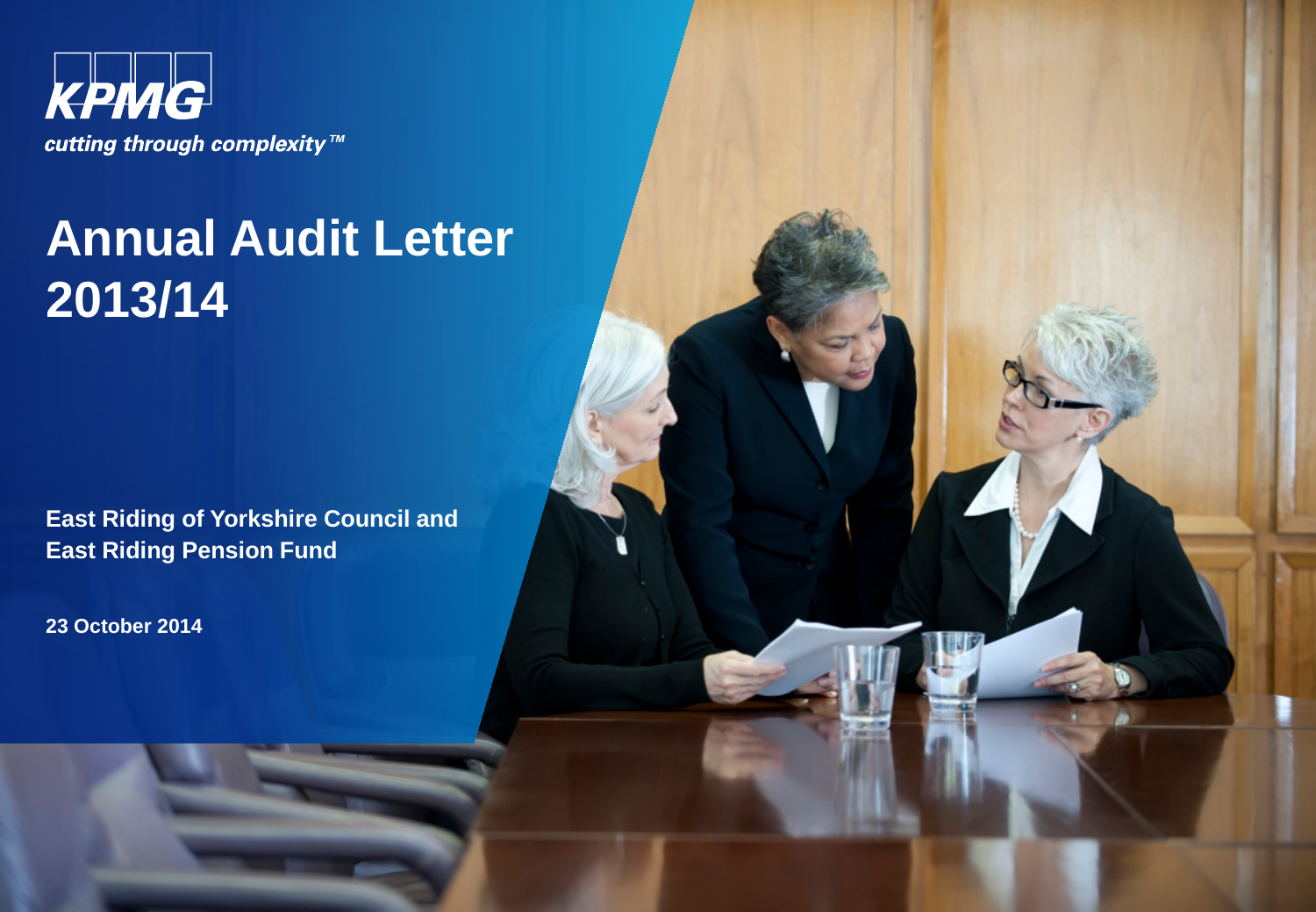

Tel: 0113 231 3583 alan.oliver@kpmg.co.uk

Tel: 07468 365262 Catherine.ward@kpmg.co.uk

**Catherine Ward** Assistant *Manager KPMG LLP* 

### **Contents**

| The contacts at KPMG<br>in connection with this |                              | Page |
|-------------------------------------------------|------------------------------|------|
| report are:                                     | <b>Report sections</b>       |      |
| <b>John Prentice</b>                            | Headlines<br>ш               | 2    |
| <b>Director</b><br><b>KPMG LLP</b>              | <b>Appendices</b>            |      |
| 0113 231 3935<br>Tel:                           | 2. Summary of reports issued | 4    |
| john.prentice@kpmg.co.uk                        | 3. Audit fees                | 5    |
| <b>Alan Oliver</b>                              |                              |      |
| <b>Manager</b>                                  |                              |      |
| <b>KPMG IIP</b>                                 |                              |      |

**This report is addressed to the Authority and has been prepared for the sole use of the Authority. We take no responsibility to any member of staff acting in their individual capacities, or to third parties. The Audit Commission has issued a document entitled** *Statement of Responsibilities of Auditors and Audited Bodies***. This summarises where the responsibilities of auditors begin and end and what is expected from the audited body. We draw your attention to this document which is available on the Audit Commission's website at www.audit-commission.gov.uk.**

**External auditors do not act as a substitute for the audited body's own responsibility for putting in place proper arrangements to ensure that public business is conducted in accordance with the law and proper standards, and that public money is safeguarded and properly accounted for, and used economically, efficiently and effectively.**

**If you have any concerns or are dissatisfied with any part of KPMG's work, in the first instance you should** contact John Prentice **the appointed engagement lead to the Authority, who will try to resolve your complaint. If you are dissatisfied with your response please contact Trevor Rees on 0161 246 4000, or by email to [trevor.rees@kpmg.co.uk,](mailto:trevor.rees@kpmg.co.uk) who is the national contact partner for all of KPMG's work with the Audit Commission. After this, if you are still dissatisfied with how your complaint has been handled you can access the Audit Commission's complaints procedure. Put your complaint in writing to the Complaints Unit Manager, Audit Commission, 3rd Floor, Fry Building, 2 Marsham Street, London, SW1P 4DF or by email to complaints@audit-commission.gsi.gov.uk. Their telephone number is 0303 4448 330.**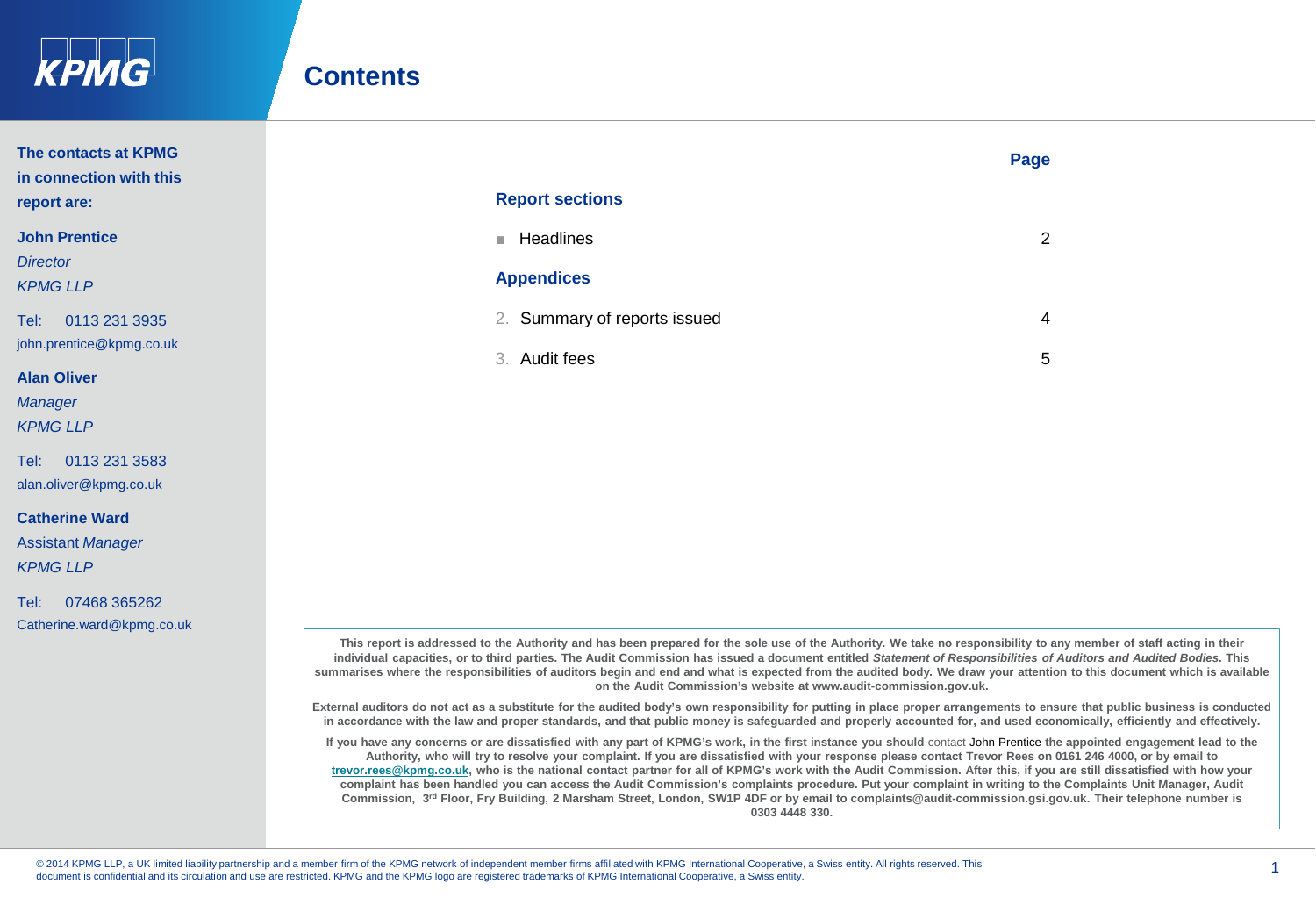

Section one **Headlines**

**This report summarises the key findings from our 2013/14 audit of East Riding of Yorkshire Council and East Riding Pension Fund (the Authority).** 

**Although this letter is addressed to the Members of the Authority, it is also intended to communicate these issues to key external stakeholders, including members of the public.** 

**Our audit covers the audit of the Authority's 2013/14 financial statements and the 2013/14 VFM conclusion.**

| <b>VFM conclusion</b>                        | We issued an unqualified conclusion on the Authority's arrangements to secure value for money (VFM conclusion) for<br>2013/14 on 25 <sup>th</sup> September 2014. This means we are satisfied that you have proper arrangements for securing<br>financial resilience and challenging how you secure economy, efficiency and effectiveness.          |
|----------------------------------------------|-----------------------------------------------------------------------------------------------------------------------------------------------------------------------------------------------------------------------------------------------------------------------------------------------------------------------------------------------------|
|                                              | To arrive at our conclusion we looked at your financial governance, financial planning and financial control processes,<br>as well as how you are prioritising resources and improving efficiency and productivity.                                                                                                                                 |
|                                              | The Authority has continued to make very good progress in achieving the savings needed to meet the reductions in<br>government funding, although it is becoming increasingly difficult to do so.                                                                                                                                                    |
| <b>Audit opinion</b>                         | We issued an unqualified opinion on your financial statements on 25 <sup>th</sup> September 2014. This means that we believe<br>the financial statements give a true and fair view of the financial position of the Authority and of its expenditure and<br>income for the year. (The financial statements also include those of the pension fund.) |
| <b>Financial statements</b><br>audit         | Once again we are pleased to report that our audit of your financial statement did not identify any material<br>adjustments and we did not make any recommendations.                                                                                                                                                                                |
| <b>Annual Governance</b><br><b>Statement</b> | We reviewed your Annual Governance Statement and concluded that it was consistent with our understanding.                                                                                                                                                                                                                                           |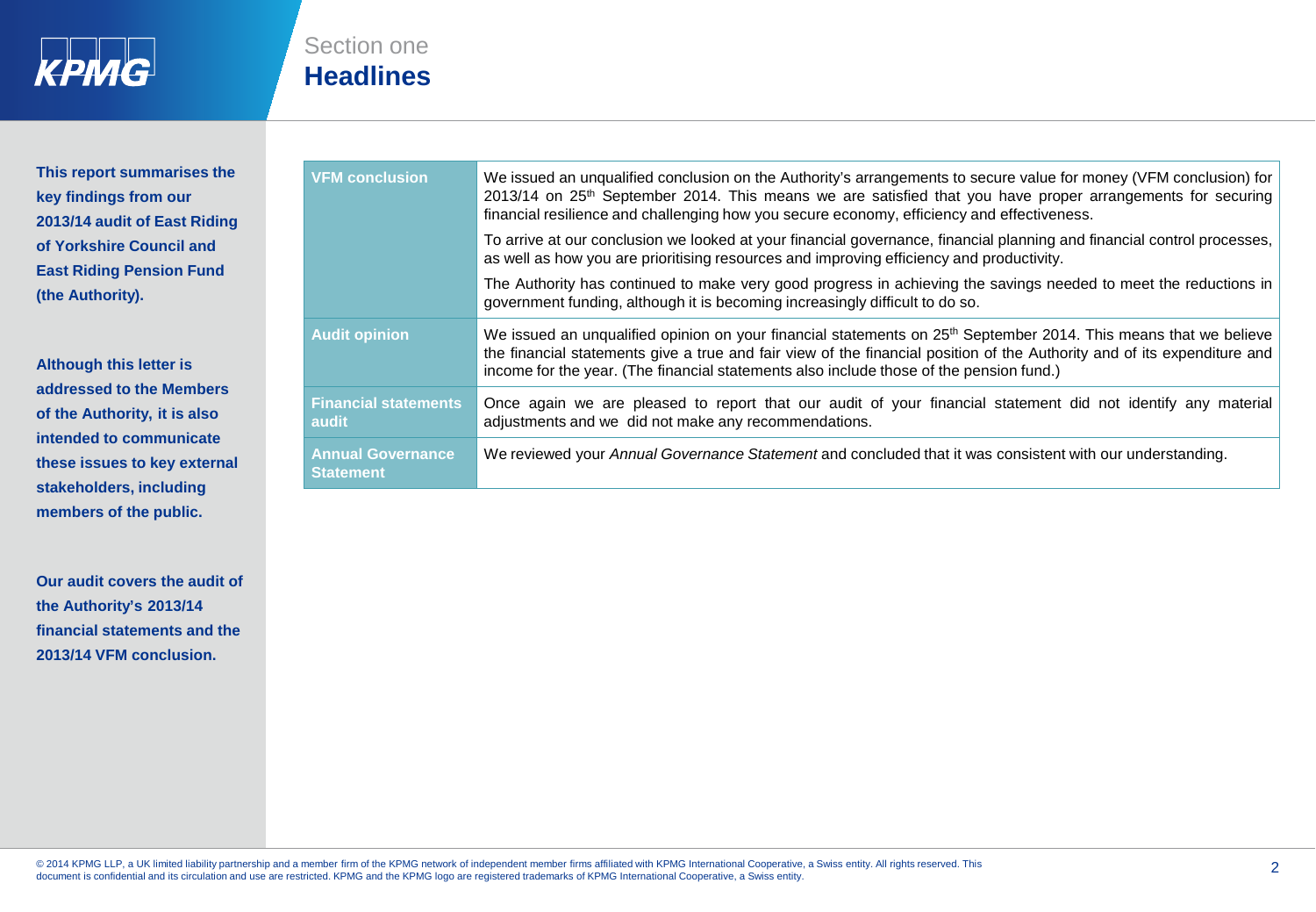

**All the issues in this letter have been previously reported.** 

## Section one **Headlines (continued)**

| <b>Pension fund audit</b>                     | There were no significant issues arising from our audit of the pension fund.                                                                                                                                                                                                                                |
|-----------------------------------------------|-------------------------------------------------------------------------------------------------------------------------------------------------------------------------------------------------------------------------------------------------------------------------------------------------------------|
| <b>Whole of Government</b><br><b>Accounts</b> | We reviewed the consolidation pack which the Authority prepared to support the production of Whole of Government<br>Accounts by HM Treasury. We reported that the Authority's pack was consistent with the audited financial<br>statements.                                                                 |
| <b>Certificate</b>                            | We issued our certificate on 25 September 2014.<br>The certificate confirms that we have concluded the audit for 2013/14 in accordance with the requirements of the<br>Audit Commission Act 1998 and the Audit Commission's Code of Audit Practice.                                                         |
| <b>Audit fee</b>                              | Our fee for 2013/14 was £183,594 for the Authority and £28,491 for the East Riding Pension Fund. Both exclude<br>VAT. For information the Authority's fees are subject to final determination by the Audit Commission and are likely to<br>increase by £1,070. Further details are contained in Appendix 2. |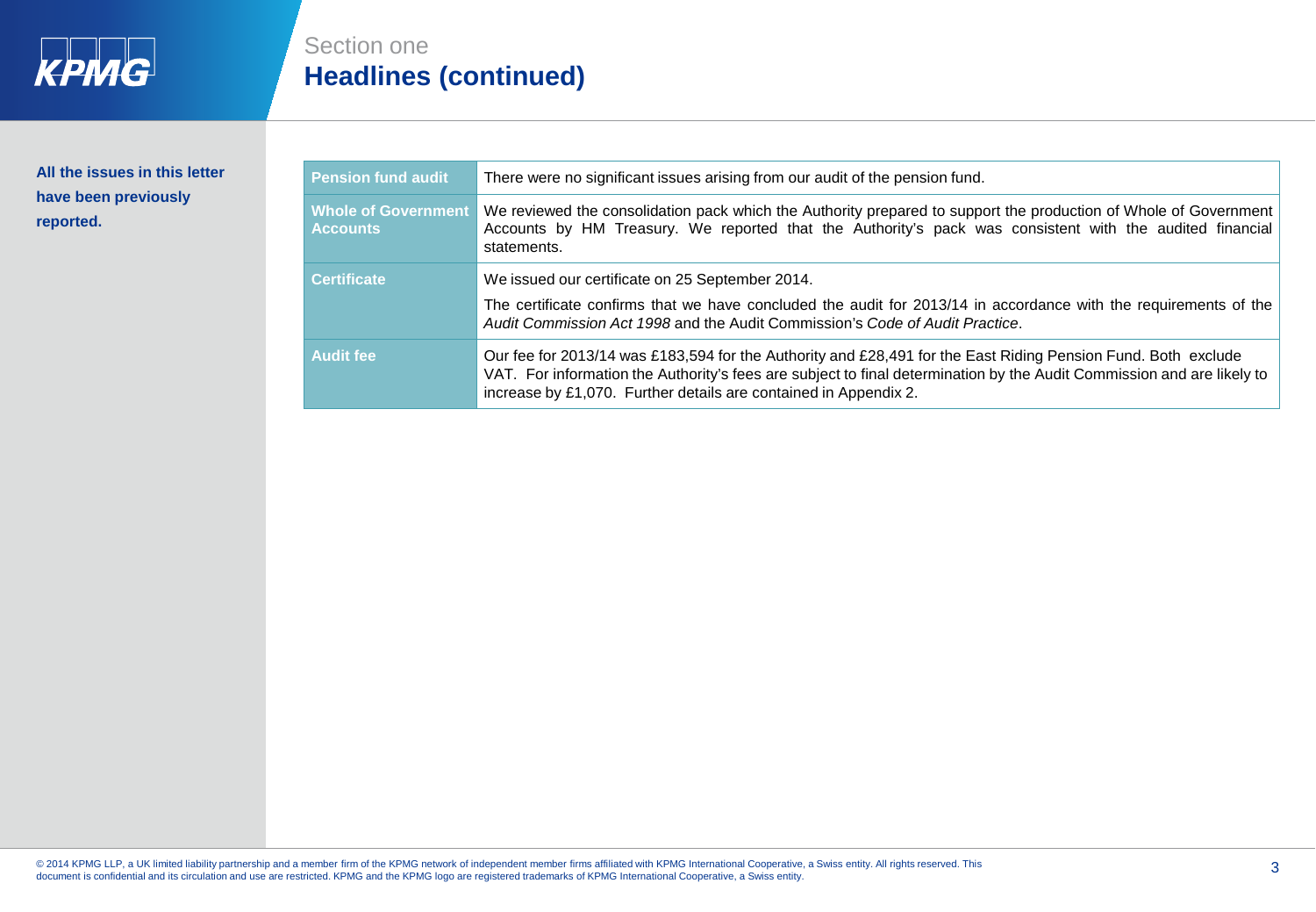

## Appendices **Appendix 1: Summary of reports issued**

**This appendix summarises the reports we issued since our last** *Annual Audit Letter***.**

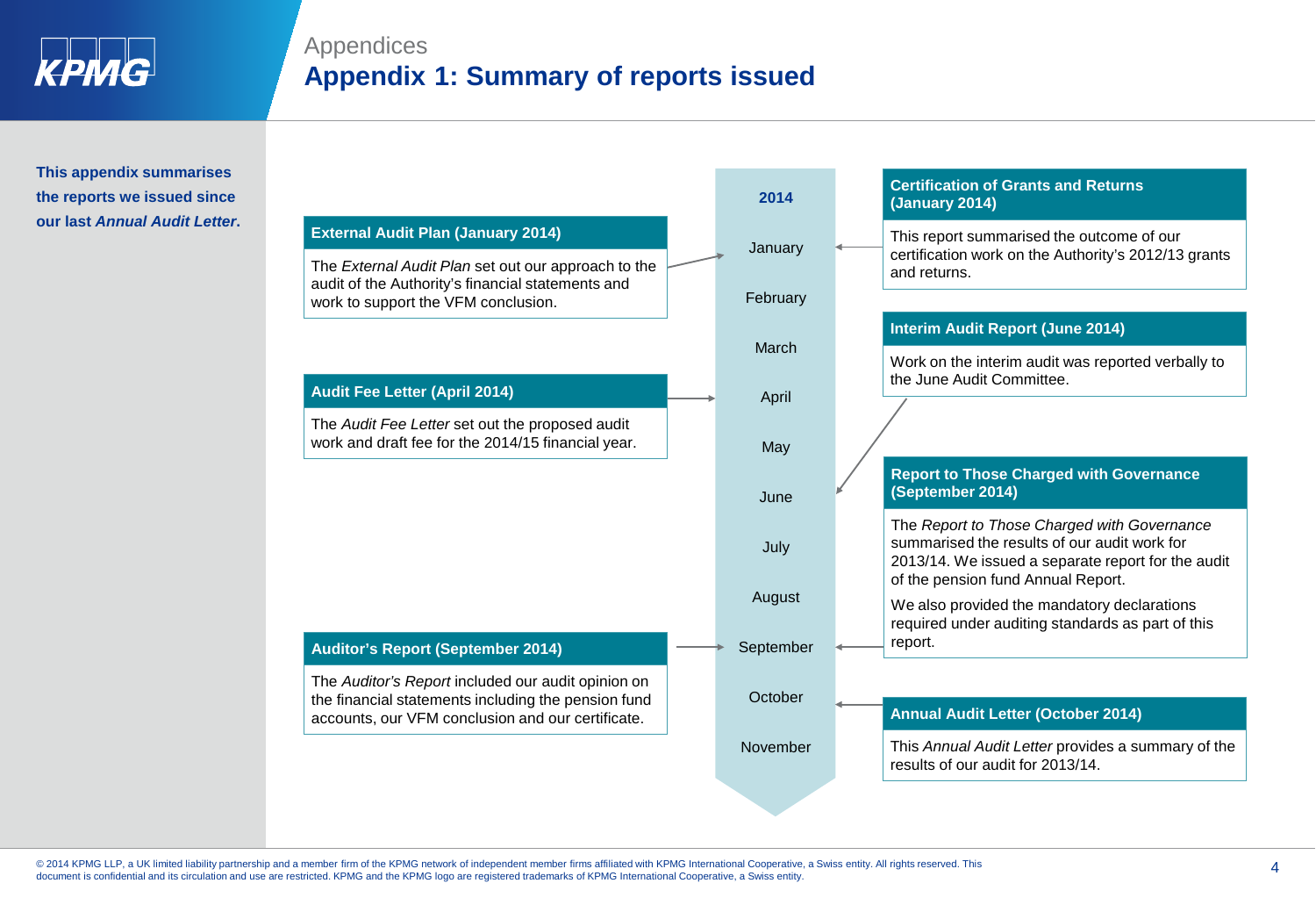

**This appendix provides information on our fees for 2013/14. One matter has still to be resolved regarding the final fee for 2013/14.**

**Further matters regarding 2014/15 are being reported now for transparency.** 

To ensure openness between KPMG and the Audit Committee about the extent of our fee relationship with you, we have summarised the outturn against the 2013/14 planned audit fee.

#### **External audit**

Appendices

Our planned fee for the 2013/14 audit of the Authority was £183,594 and East Riding Pension Fund £28,491 (both excluding VAT) as set by the Audit Commission. We were required to undertake some additional procedures on NNDR figures which were previously undertaken during certification of the LA01 NNDR return but the latter was not required in 2013/14 (the grants fee is accordingly reduced this year). The suggested additional fee for Unitary Authorities has provisionally been set at £1,070 but this is subject to Audit Commission approval.

The Audit Commission is consulting with relevant local authorities on whether to include an extra fee for this work within its scale fees for 2014/15 and 2015/16.

#### **Certification of grants and returns**

**Appendix 2: Audit fees**

Our grants work is still ongoing and the fee will be confirmed through our report on the *Certification of Grants and Returns 2013/14* which we are due to issue by January 2015.

#### **Other services**

Following requests from the Authority, we also charged £3,000 for the recovery of overseas Pension Fund investment interest; £2,951 for general Leisure taxation advice; £2,400 for the certification of your Affordable Homes arrangements as required by the Homes and Communities Agency and £950 for employment tax advice relating to the provision of school meals and advisory fuel rates.

#### **Contingent audit fees**

In 2011, we entered into a contingent fee arrangement with the Council prior to being appointed as your external auditor. This arrangement relates to VAT advice and potential VAT recovery on Leisure Services. Recent changes to auditor independence rules (APB Ethical Standards 4 and 5) no longer allow appointed auditors to undertake audit engagements on a contingent fee basis where the subject matter relates to uncertain or un-established tax law. As a result we are currently arranging a new contract with the Council on a fixed fee basis. The fee for this work will therefore be £30,000 for services undertaken to date, with a further £12,500 to cover the future costs of submitting an updated claim for the Council and appeal. Both payments should be made in 2014/15 but are being reported now for transparency. Audit Commission approval will again be sought if required.

This work was not related to our responsibilities under the Audit Commission's *Code of Audit Practice*.